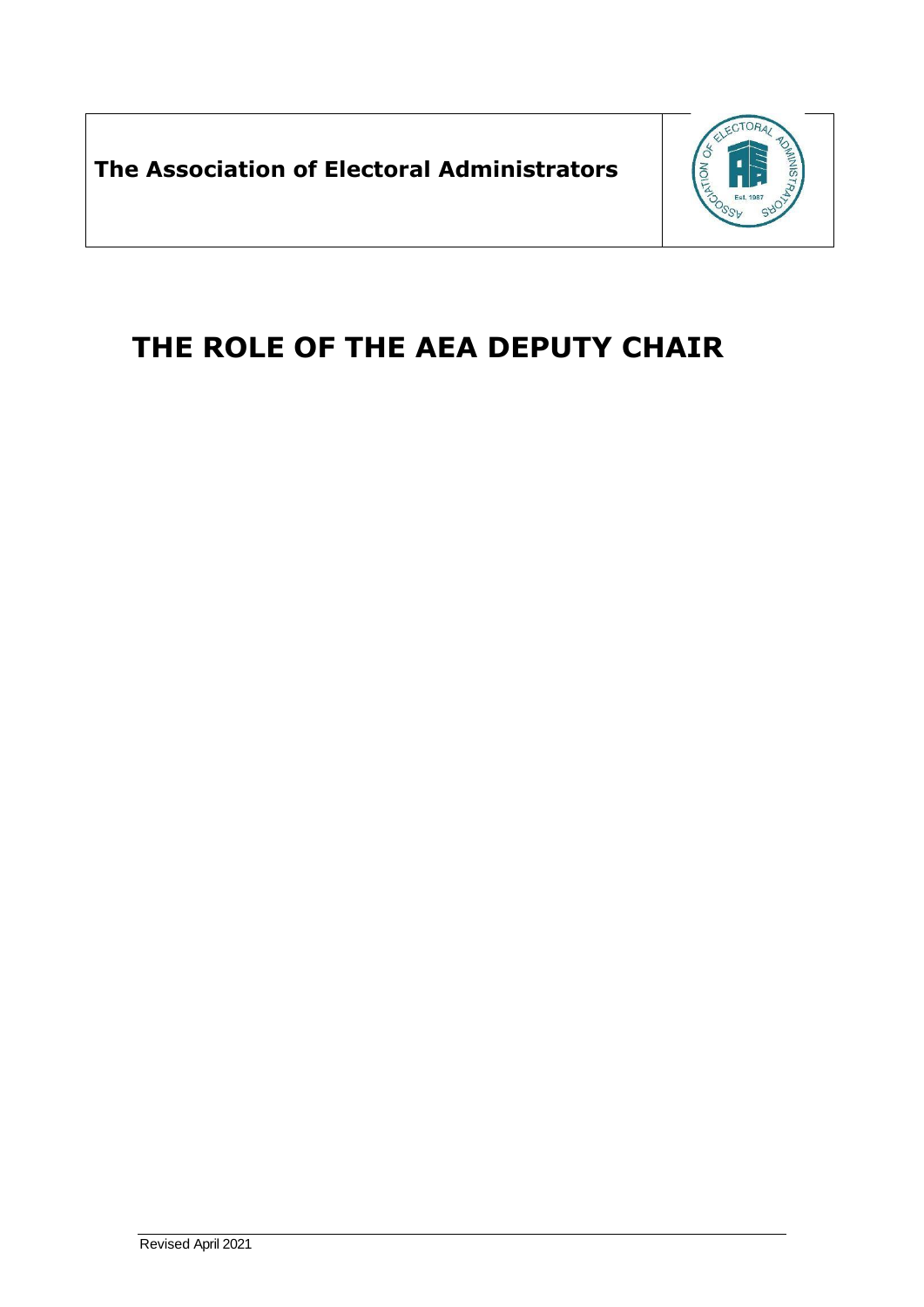The Deputy Chair performs three key roles within the Association -

- 1. As a non-executive Director of the Company;
- 2. As Deputy Chair at all national meetings with full voting rights; and
- 3. As a "public face" of the AEA.

## **General**

Elected officers serve a term of three years. They are elected as Deputy Chair, for one year, beginning at the close of conference. They then succeed as Chair for one year and then serve a final year as Immediate Past Chair.

This process was determined as the best way to ensure development of experience and provide some continuity for the elected officer posts on the AEA Board and Management Team.

The Deputy Chair has full voting rights on the AEA Board and is an ex-officio member of Management Team.

The Deputy Chair will assume the Chair at Board meetings in the absence of the Chair.

An honoraria is paid to the postholder and all expenses for attending meetings on behalf of the Association are reimbursed.

National meeting dates are confirmed in December each year for the following two years. These meeting dates, which all elected officers are expected to attend, will be issued to the Deputy Chair following their election but can be viewed on the AEA website in advance.

## **Responsibilities of the Role**

Although the Association is mindful of the fact that the first duty of the postholder is to their employer, there are a number of specific responsibilities at national level which include

- To act in the best interests of the Association at all times;
- To attend Board meetings minimum four per year;
- To attend Management Team meetings minimum five per year;
- To attend meetings with stakeholders on behalf of the Association, as necessary and as agreed with the Chief Executive;